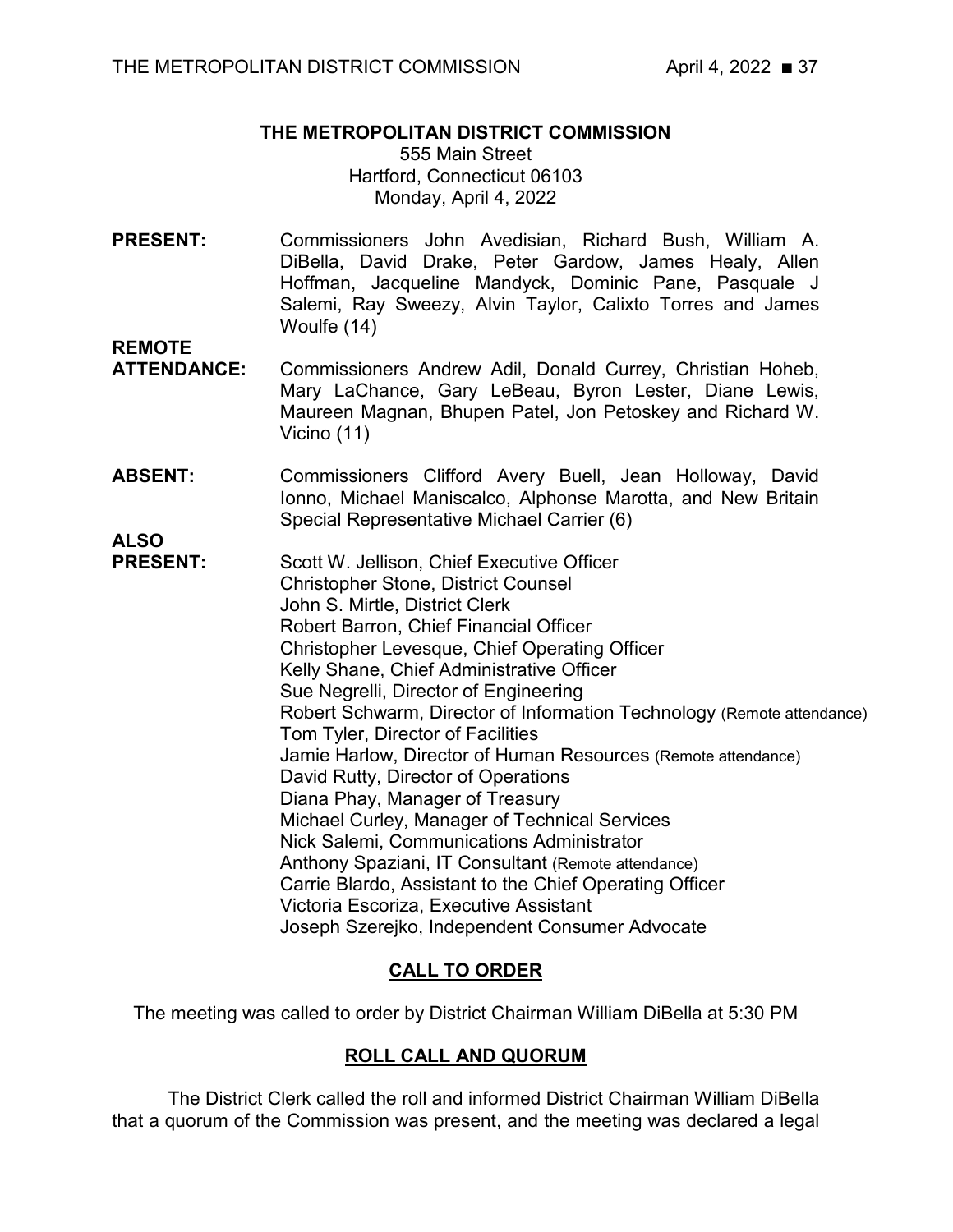meeting of the District Board of The Metropolitan District of Hartford County, Connecticut.

# **PLEDGE OF ALLEGIANCE**

Those in attendance stood and recited the Pledge of Allegiance

## **APPROVAL OF MINUTES**

*On motion made by Commissioner Gardow and duly seconded, the meeting minutes of March 7, 2022 were approved.* 

### *Commissioner LeBeau entered the meeting at 5:35 PM*

### **PUBLIC COMMENTS RELATIVE TO AGENDA ITEMS**

Joan Facey of Hartford spoke regarding sewer connection issues at her property on Magnolia Street after the demolition of 59 Magnolia Street. She asked the Board to direct staff to promptly handle her claim for damages.

Halob Eason, a member of the Upper Albany Avenue area spoke in support of Joan Facey and environmental justice.

June Lyons spoke in support of Ms. Facey's claim and complained how she has been personally treated by MDC Staff in regards to applying for a backwater valve. She asked the Board to direct staff to address her backwater valve application.

Brother Brunel Bourgeois of the North End Church of Christ spoke regarding damages from a sewer backup at his church on Albany Avenue.

Chris Williams, Member of the North End Church of Christ, urged for a resolution by the MDC for Ms. Facey's sewer backup issue.

State Representative Tom Delnicki spoke regarding item #12. He stated the intent of his amendment to Senate Bill 322 is to allow the four non-member town Commissioners to vote specifically on water rates.

Ellsworth Cross of the Upper Albany area stated that investigations have been ongoing for Ms. Facey's sewer backup issue and requested prompt resolution of the claim.

Commissioner Sweezy requested that a full report be given to the Bureau of Public Works, or the full District Board regarding the Upper Albany Area.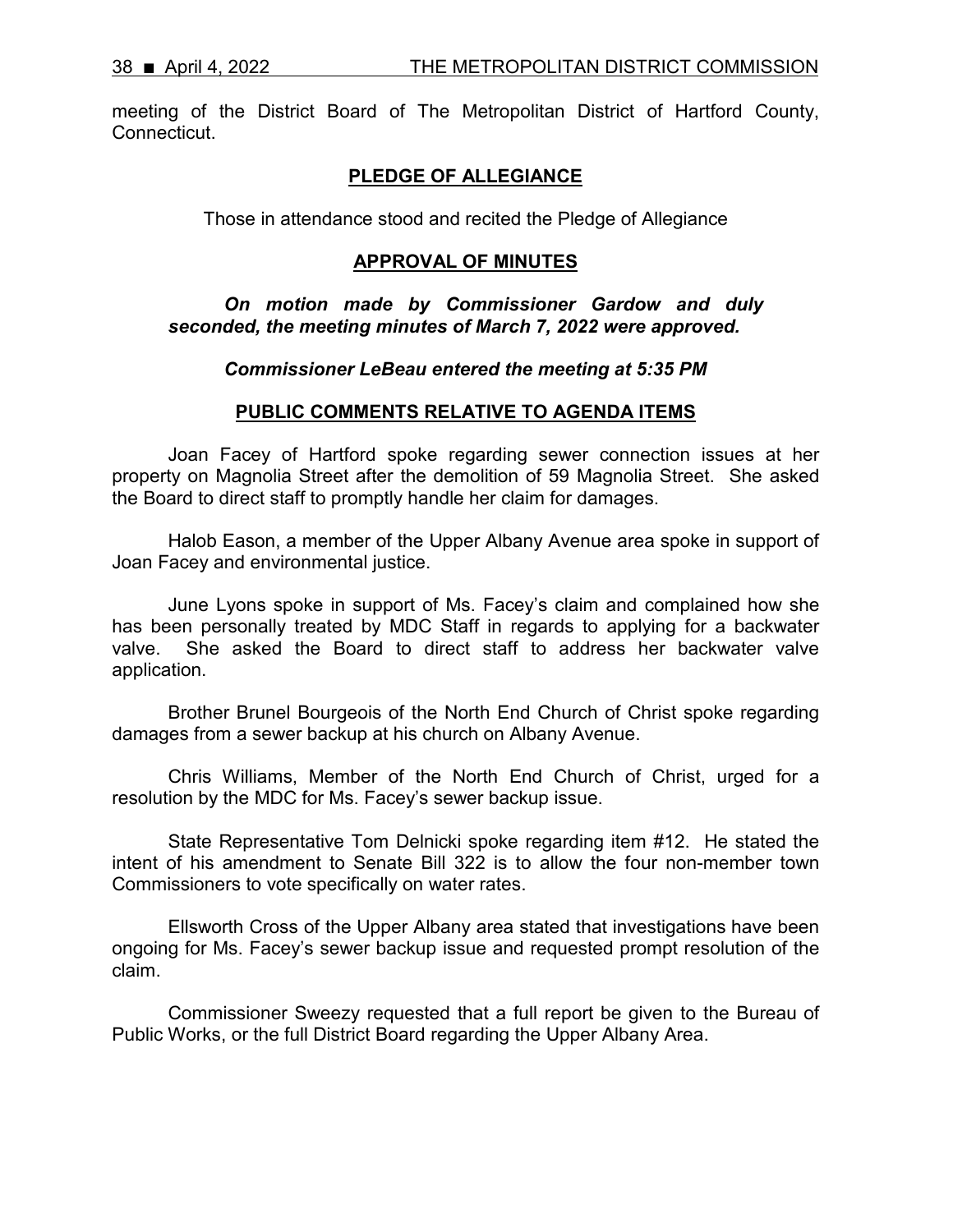# **REPORT FROM CHIEF EXECUTIVE OFFICER**

Chief Executive Officer Scott Jellison reported to the District Board that recreational rates will remain the same for 2022 as they were in 2021.

# **REPORT FROM DISTRICT COUNSEL**

District Counsel Christopher Stone reported to the District Board on Colebrook Dam legislation pending in Congress, the DEEP Landfill and the DRB/Tunnel matter.

### *Without objection, Commissioner Sweezy moved to amend the agenda to include item #8A, "POTENTIAL SETTLEMENT OF PENDING LITIGATION-PRECISION TRENCHLESS LLC v SAERTEX MULTICOM LP"*

# **SETTLEMENT OF PENDING LITIGATION** *PRECISION TRENCHLESS LLC et al v SAERTEX MULTICOM LP et al*

To: District Board April 4, 2022

**RESOLVED**, that pursuant to Section B2f of the By-Laws of The Metropolitan District, the Board of Commissioners of The Metropolitan District hereby authorizes District Counsel, or his designee, to accept a settlement offer of \$1,000,000.00 as full and final settlement of the District's claim pending in the *PRECISION TRENCHLESS LLC et al v SAERTEX MULTICOM LP et al* litigation, Docket No. 3:19-CV-00054(JCH), subject to the proper execution of any and all documents reasonably necessary to effect said settlement, including but not limited to a general release.

Respectfully submitted,

Scott W. Jellison Chief Executive Officer

*Commissioner Bush recused himself from voting on this resolution.* 

*On motion made by Commissioner Sweezy and duly seconded, the report was received and resolution adopted by unanimous vote of those present.*

# **APPOINTMENT OF COMMISSIONERS TO ETHICS ADVISORY BOARD**

*Chairman DiBella appointed Commissioners Lewis, Patel and Woulfe to the Ethics Advisory Board as full members and Commissioners Hoffman and Gardow as alternates.*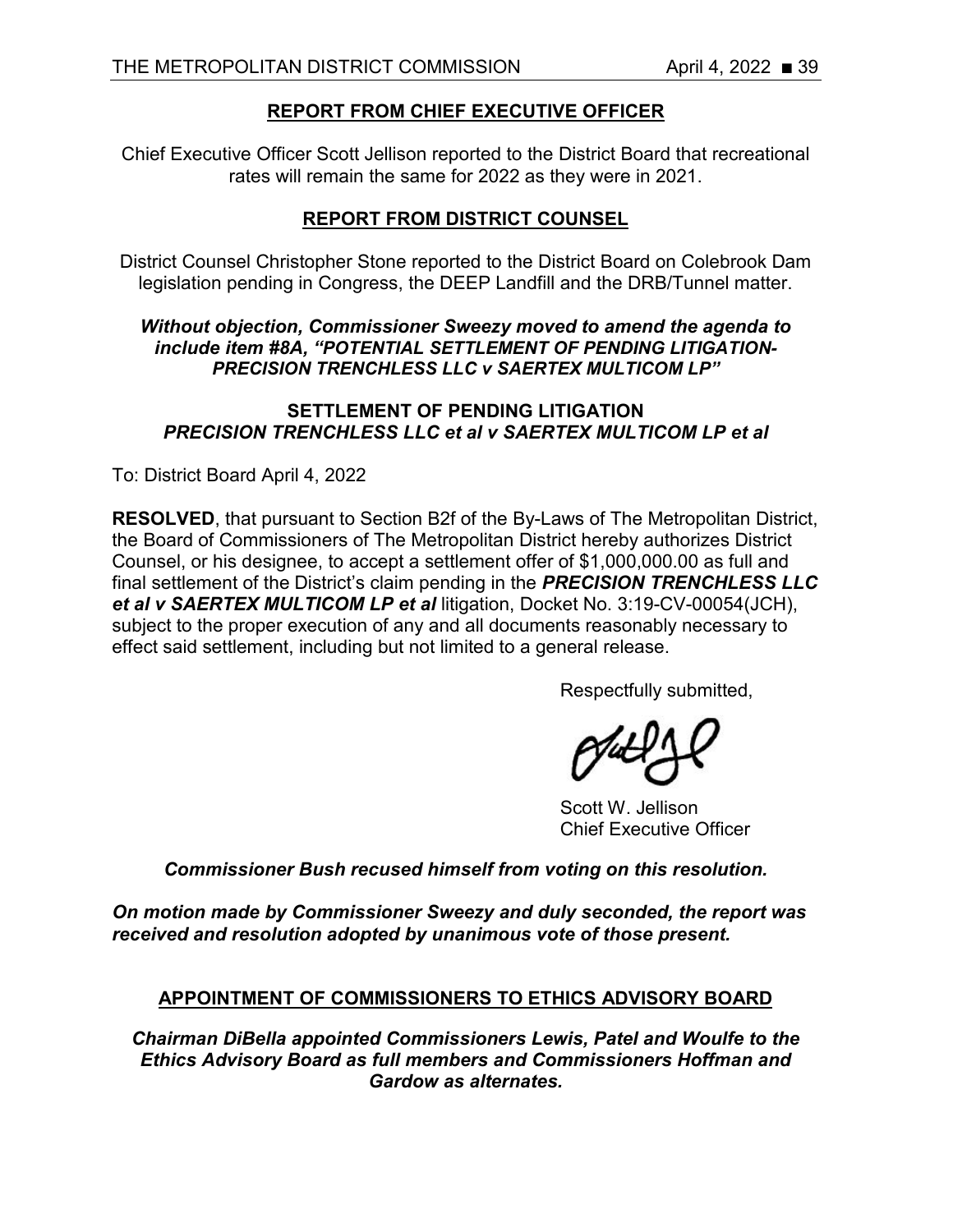#### **BOARD OF FINANCE DWSRF 2022-7102**

To: District Board **April 4, 2022** 

From: Board of Finance

At a meeting of the Board of Finance on April 4, 2022, it was:

Voted: That the Board of Finance recommends to the District Board passage of the following resolution:

### **RESOLVED:**

Section 1. The Chairman, or in his absence, the Vice-Chairman, and the District Treasurer, or in his absence, the Deputy Treasurer, are authorized to execute and deliver the Project Loan and Subsidy Agreement DWSRF 2022-7102 to be entered into with the State of Connecticut (the "Agreement") and any and all Interim Funding Obligations and Project Loan Obligations for DWSRF 2022-7102 in the aggregate amount not to exceed \$3,217,347.40, to fund the replacement of existing water mains and service connections in the East Hartford Wickham Hill Area. Such Interim Funding Obligations shall be dated as of their date of issue, shall mature within six months of the Scheduled Completion Date, as defined in the Agreement, shall bear interest at a rate of two percent (2.00%) per annum, shall be payable as to principal and interest as provided in the Agreement and, to the extent not paid prior to maturity from The Metropolitan District funds, may be renewed by the issuance of Interim Funding Obligations or Project Loan Obligations, all as provided in the Agreement. Capitalized terms used herein and not defined shall have the meanings ascribed to them in the Agreement.

Section 2. The Project Loan Obligations shall be dated as of their date of issue, shall mature no later than twenty years from the Scheduled Completion Date, shall bear interest at a rate of two percent (2.00%) per annum and shall be payable as to principal and interest as provided in the Agreement.

Respectfully submitted,

John S. Mirtle, Esq. District Clerk

*On motion made by Commissioner Salemi and duly seconded, the report was received and resolution adopted by unanimous vote of those present.*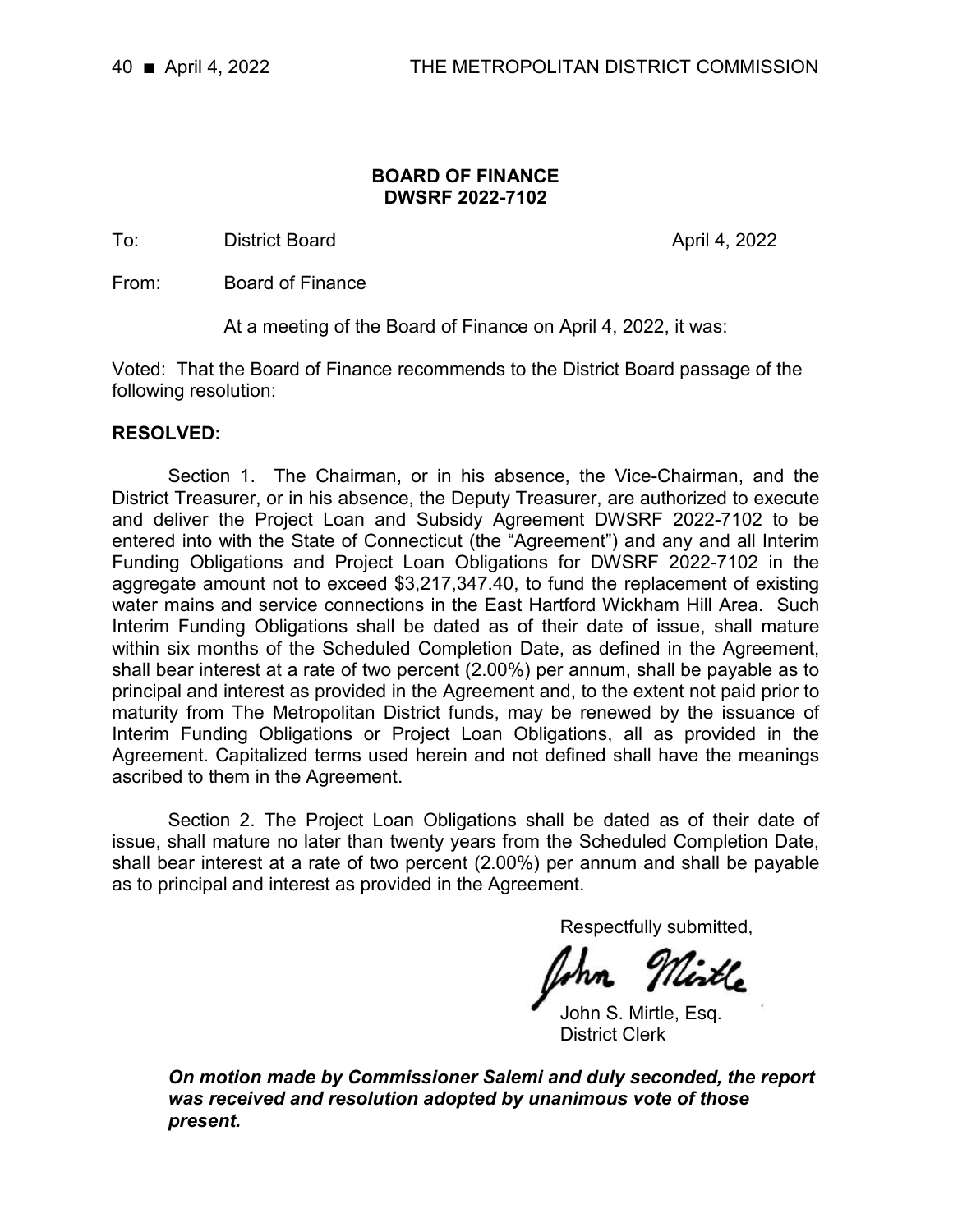# **2022 OPEB FUNDING**

# *Without objection, Chairman DiBella referred the 2022 OPEB Funding to the Board of Finance*

### **BUREAU OF PUBLIC WORKS 249-257 SILVER LANE, EAST HARTFORD ENCROACHMENT AGREEMENT**

To: District Board April 4, 2022

From: Bureau of Public Works

In a letter dated February 9, 2022, James W. Dutton, L.S., of Dutton Associates, LLC, on behalf of Quality Petroleum 3 LLC, the owner of the abovereferenced property (the "Property"), has requested permission from The Metropolitan District ("MDC" or "District") to encroach on the MDC's existing 20-foot sanitary sewer easement, encompassing an existing 8-inch sanitary sewer, situated on the Property ("ROW") for the purpose of constructing and installing site improvements for and in connection with a proposed convenience store and retail gasoline outlet redevelopment project.

The proposed work entails: (i) earth moving (excavation and fill within the easement at a maximum grade change of 12-inches), (ii) excavation of light pole bases for relocation, (iii) installing new bituminous concrete pavement, concrete curbing, concrete slab and landscaping, and (iv) installing electrical conduits and stormwater system infrastructure (12-inch High Density Polyethylene Pipe), all within such 20-foot easement as shown on the accompanying map (collectively, the "Improvements"). The proposed piping and utilities will be installed above the existing sanitary sewer with a minimum of six feet of vertical clearance between this sewer and such piping and utilities. The existing sanitary sewer was built in 2005 and the easement across the Property was conveyed to the MDC through a Developer's Permit Agreement entitled "Meadow Lane Farms" and acquired by the MDC through an easement filed on the Town of East Hartford land records, Vol. 1891, pg. 288.

MDC staff has concluded that the Improvements are minor and that there will be no detriment to the sanitary sewer infrastructure as a result.

Quality Petroleum 3 LLC ("Owner") has agreed to the following conditions in order to satisfy the District's concerns for protection of the existing sanitary sewer located within the Property and to maintain accessibility along the length of the MDC's 20-foot easement: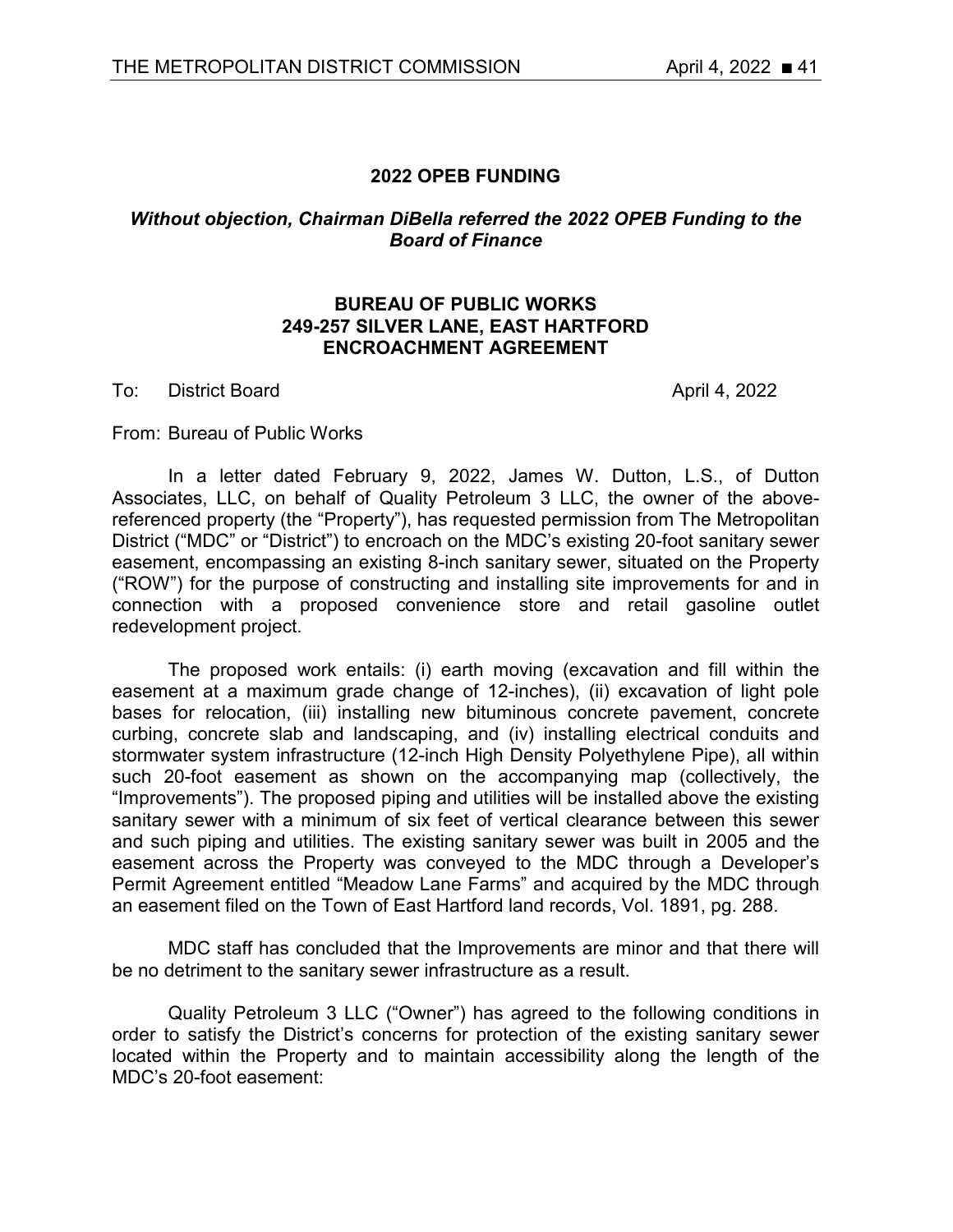- 1. Care must be taken during the performance of work for the Improvements or any maintenance, repair or replacement of the same not to disturb the existing sanitary sewer. All heavy construction equipment must be located outside of the limits of the ROW when not in use. Any earth moving equipment that will be utilized on the ROW over and adjacent to the existing sanitary sewer shall be reviewed and approved by District staff prior to mobilization to the site. Any damage to the existing sanitary sewer caused by any construction, maintenance, repair, replacement or associated activities within the ROW shall be the responsibility of the Owner.
- 2. No additional permanent improvements, other than the proposed Improvements, shall be located within the ROW.
- 3. The District reserves the right to remove Improvements within the ROW at any time if so required for maintenance, repair or replacement of the sanitary sewer. Owner shall bear any additional maintenance, repair or replacement costs necessitated by the presence of Improvements within the ROW, including any such costs incurred by the District.
- 4. In the event of a sewer emergency caused by the proposed excavation described above, the Owner shall provide, install, operate and remove, at the Owner's expense, an appropriately sized bypass pump and appurtenances. Taking into account that Owner constructed or caused the construction of the building in close proximity to the sewer, the Owner shall also bear all responsibility and restoration costs for any damage to the building and appurtenances and/or building foundation caused by such proposed excavation and any subsequent excavation performed by or on behalf of Owner, the MDC or any other party, except to the extent of any negligence by MDC or any party acting on its behalf in performing any such subsequent excavation.
- 5. An MDC inspector must be on the job site whenever work is being performed within the ROW, and Owner shall be responsible for the cost and expense of such inspector. Any construction of the Improvements as well as any subsequent construction, maintenance, repair or replacement of the Improvements shall conform to District standards and 48-hours advance notice must be given to the District prior to commencing any such activities within the ROW, except in the case of an emergency, in which case notice must be provided to the District as soon as practicable. Such inspector shall have the unilateral right to halt performance of any such work in the event the integrity of the sewer is in any way threatened as determined by such inspector in his or her sole and absolute discretion.
- 6. The Owner shall perform a CCTV inspection, witnessed by an MDC inspector, of the existing sanitary sewer in the areas of the construction prior to and upon completion of backfilling and restoration of the excavated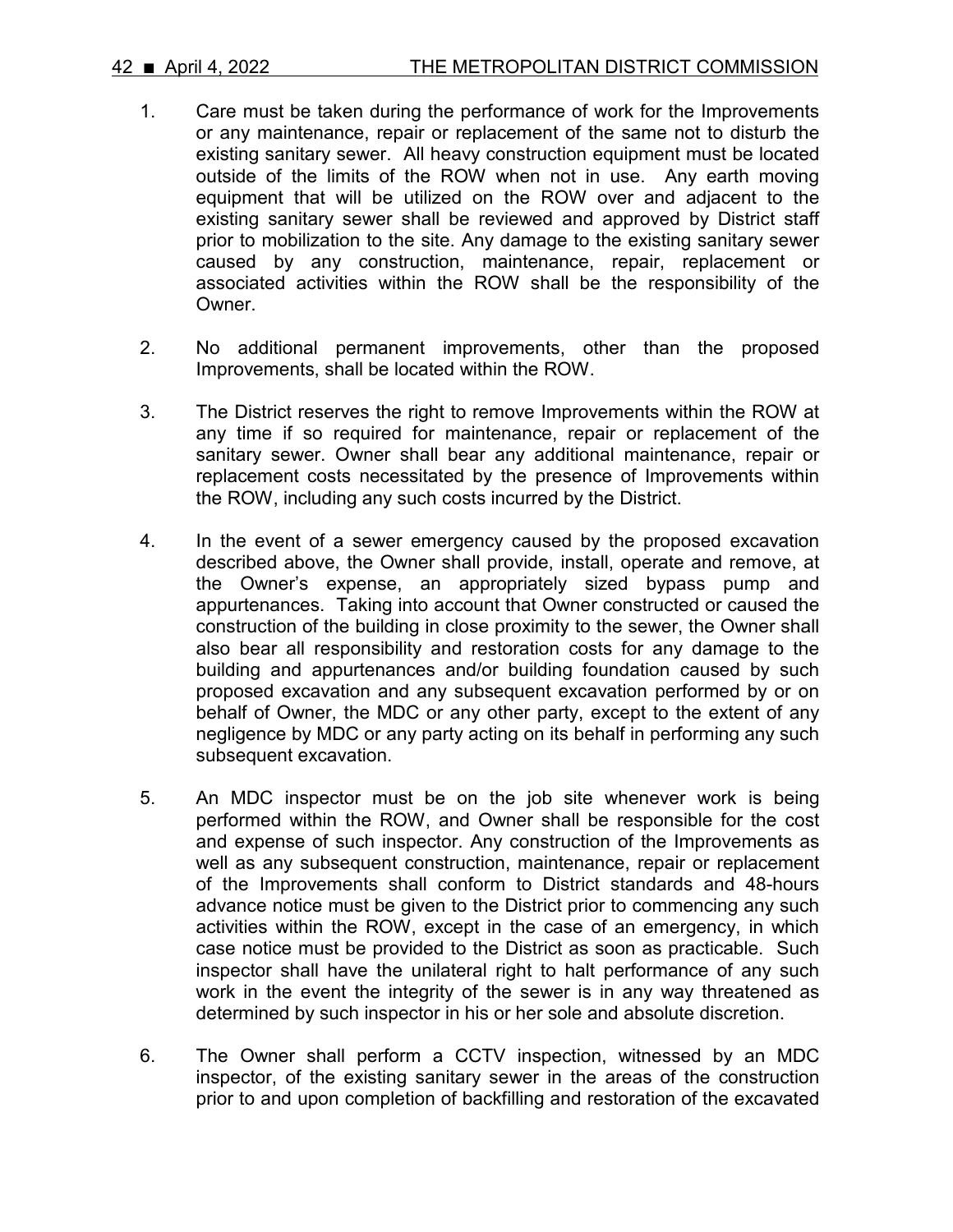areas. The videos will be delivered to the District for the purposes of assessing the pre- and post-activity condition of the sanitary sewer.

7. The Owner shall maintain the District's standard form of insurance as stipulated in the MDC's most current Guidance Manual for Developers' Permit Agreements, which insurance shall remain in force and effect during the performance of any work within the ROW pursuant to the encroachment contemplated herein.

Staff has reviewed this request and considers it feasible.

A formal, written encroachment agreement shall be executed between Quality Petroleum 3 LLC and MDC, which agreement shall include the above conditions and be filed on the Town of East Hartford Land Records.

At a meeting of the Bureau of Public Works held on March 17, 2022, it was:

VOTED: That the Bureau of Public Works recommends to the District Board passage of the following resolution:

RESOLVED: That the Chairman or Vice Chairman of the District Board be authorized to execute an agreement, with the above conditions and subject to approval of form by District Counsel, granting permission to Quality Petroleum 3 LLC to encroach upon the existing 20-foot sanitary sewer easement situated on the Property in order to: (i) perform the work for the Improvements in connection with the planned redevelopment of the Property as shown on plans submitted by Dutton Associates, LLC, "Plan of Proposed Encroachments over the Sanitary Sewer Easement Proposed Convenience Store and Retail Gasoline Outlet 249 & 257 Silver Lane Prepared for Quality Petroleum, LLC East Hartford, Connecticut", Sheet A-19-050-E and (ii) maintain, repair and replace such Improvements, provided that: (a) the District shall not be held liable for any cost or damage of any kind from the present and in the following years as a result of any encroachment authorized hereby, (b) Quality Petroleum 3 LLC shall reimburse MDC for any attorney fees and other costs incurred by MDC in enforcing the encroachment agreement, and (c) such agreement shall not be effective until fully executed by The Metropolitan District and Quality Petroleum 3 LLC, and recorded on the East Hartford land records. In the event that such agreement is not executed by Quality Petroleum 3 LLC within three (3) months of the date this resolution is passed by the District Board, then such resolution shall be null and void, and of no further force and effect.

Respectfully submitted,

John S. Mirtle, Esq. District Clerk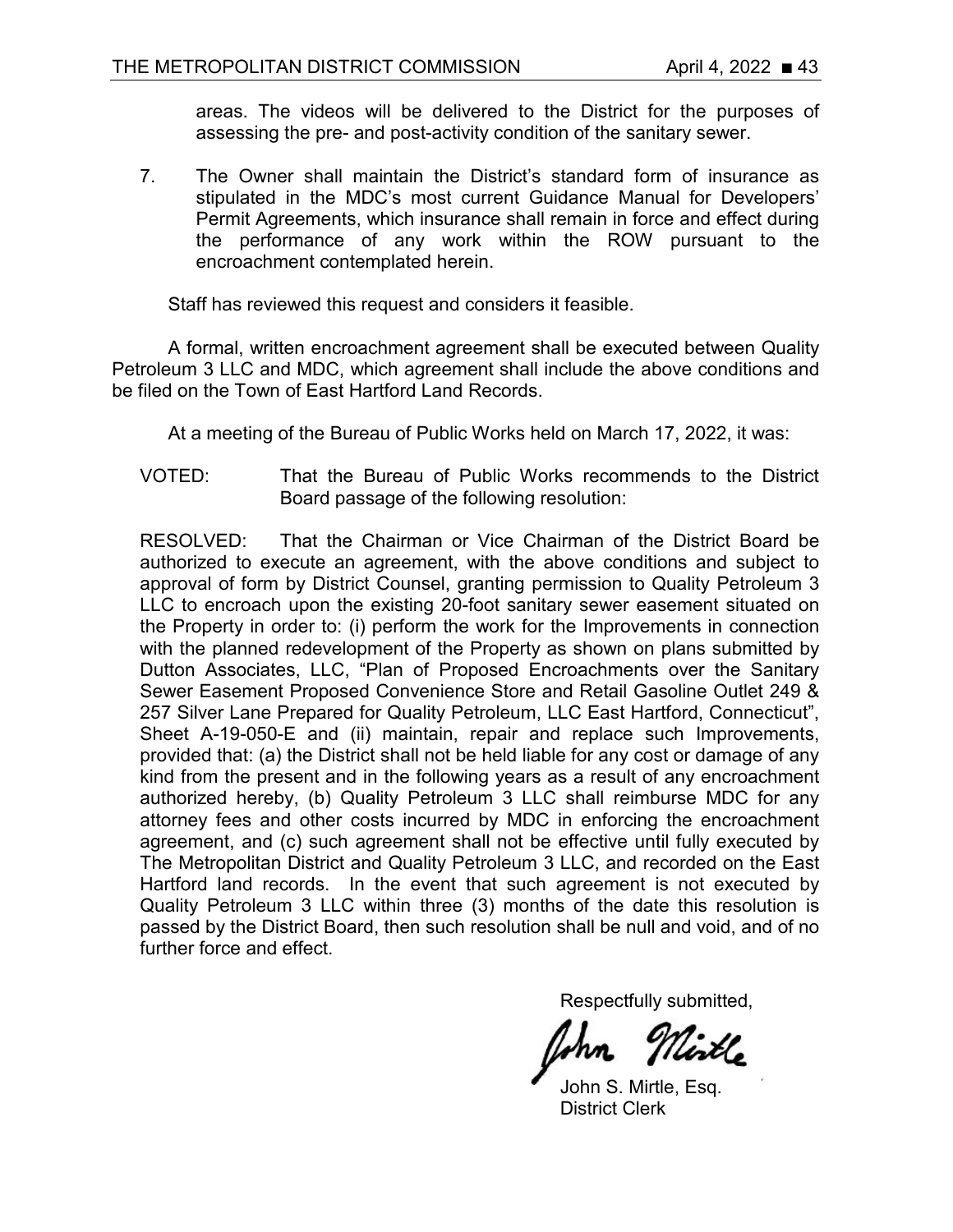*On motion made by Commissioner Torres and duly seconded, the report was received and resolution adopted by unanimous vote of those present.*

#### **BUREAU OF PUBLIC WORKS ACCEPTANCE OF SEWERS BUILT BY DEVELOPER'S PERMIT-AGREEMENT**

To: District Board April 4, 2022

From: Bureau of Public Works

The sewers outlined in the following resolution have been constructed under Developer's Permit-Agreement in accordance with the plans, specifications and standards of the District, and the Director of Engineering has certified to all of the foregoing.

It is therefore **RECOMMENDED** that, pursuant to Section S8g of the Sewer Ordinances re: "Acceptance of Developer's Sewers," it be

- **Voted:** That the Bureau of Public Works recommends to the District Board passage of the following resolution:
- **Resolved:** That, in accordance with Section S8g of the District Ordinances, the following is incorporated into the sewer system of The Metropolitan District as of the date of passage of this resolution:

| <b>Sewers In</b>                         | <b>Built By</b>                                                      | <b>Completion</b><br>Date |
|------------------------------------------|----------------------------------------------------------------------|---------------------------|
| <b>Ollari Farm Estates</b><br>Rocky Hill | Developer: RJD Development<br><b>Contractor: Accurate Excavating</b> | October 15, 2020          |
| DVSRKH03                                 |                                                                      |                           |

Respectfully submitted,

John S. Mirtle, Esq. District Clerk

*On motion made by Commissioner Hoffman and duly seconded, the report was received and resolution adopted by unanimous vote of those present.*